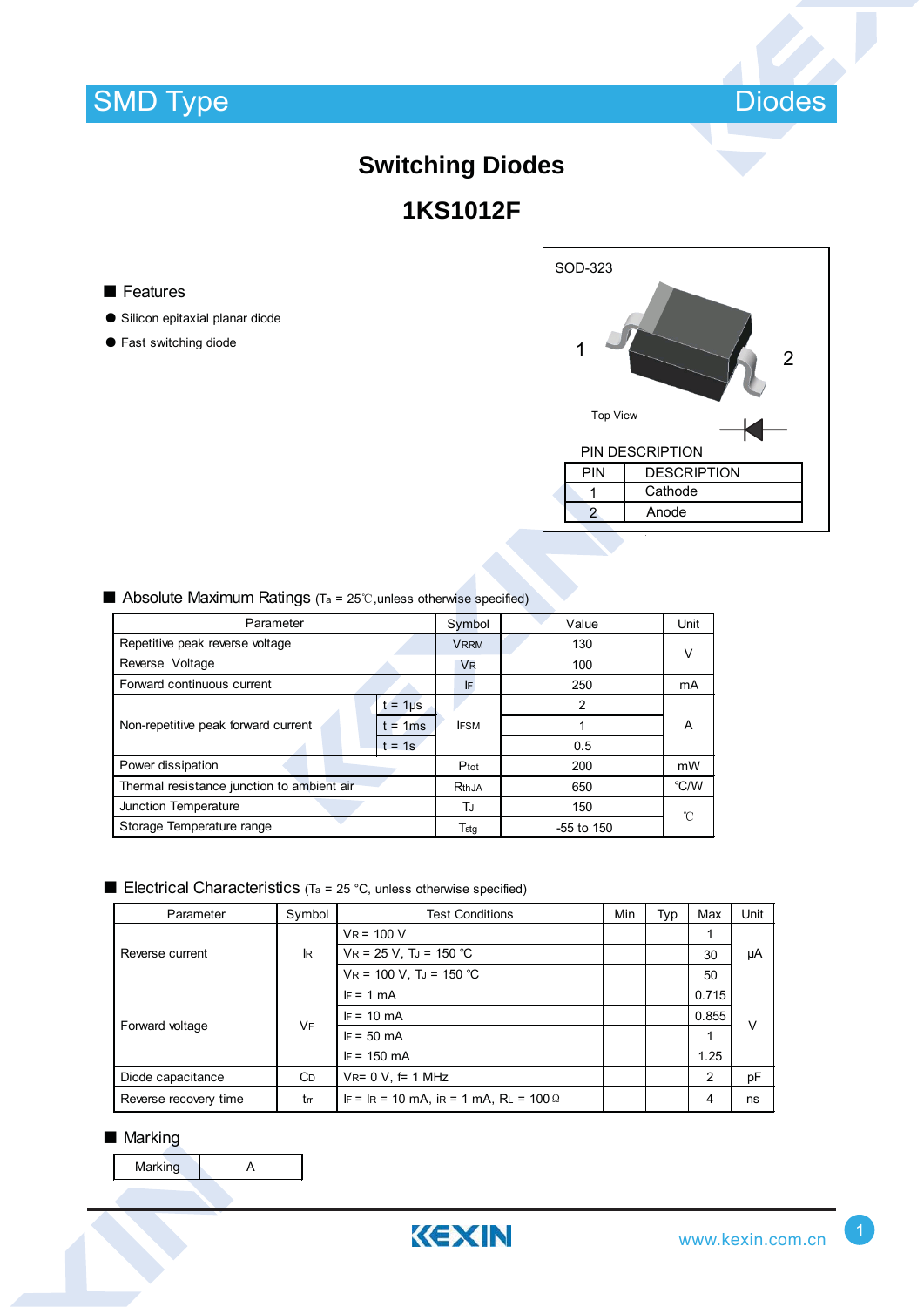

# **Switching Diodes 1KS1012F**

#### ■ Typical Characterisitics  $I_F$  (mA)  $V_F$  (V) Tj  $= 100 °C$ Tj  $= 25 °C$  $10^{-2}$  L<br>0 10- 1  $10<sup>2</sup>$ 103 1 10 0 1 2

Fig. 1 - Forward Characteristics



Fig. 2 - Dynamic Forward Resistance vs. Forward Current



Fig. 5 - Leakage Current vs. Junction Temperature



Fig. 3 - Admissible Power Dissipation vs. Ambient Temperature



Fig. 4 - Relative Capacitance vs. Reverse Voltage